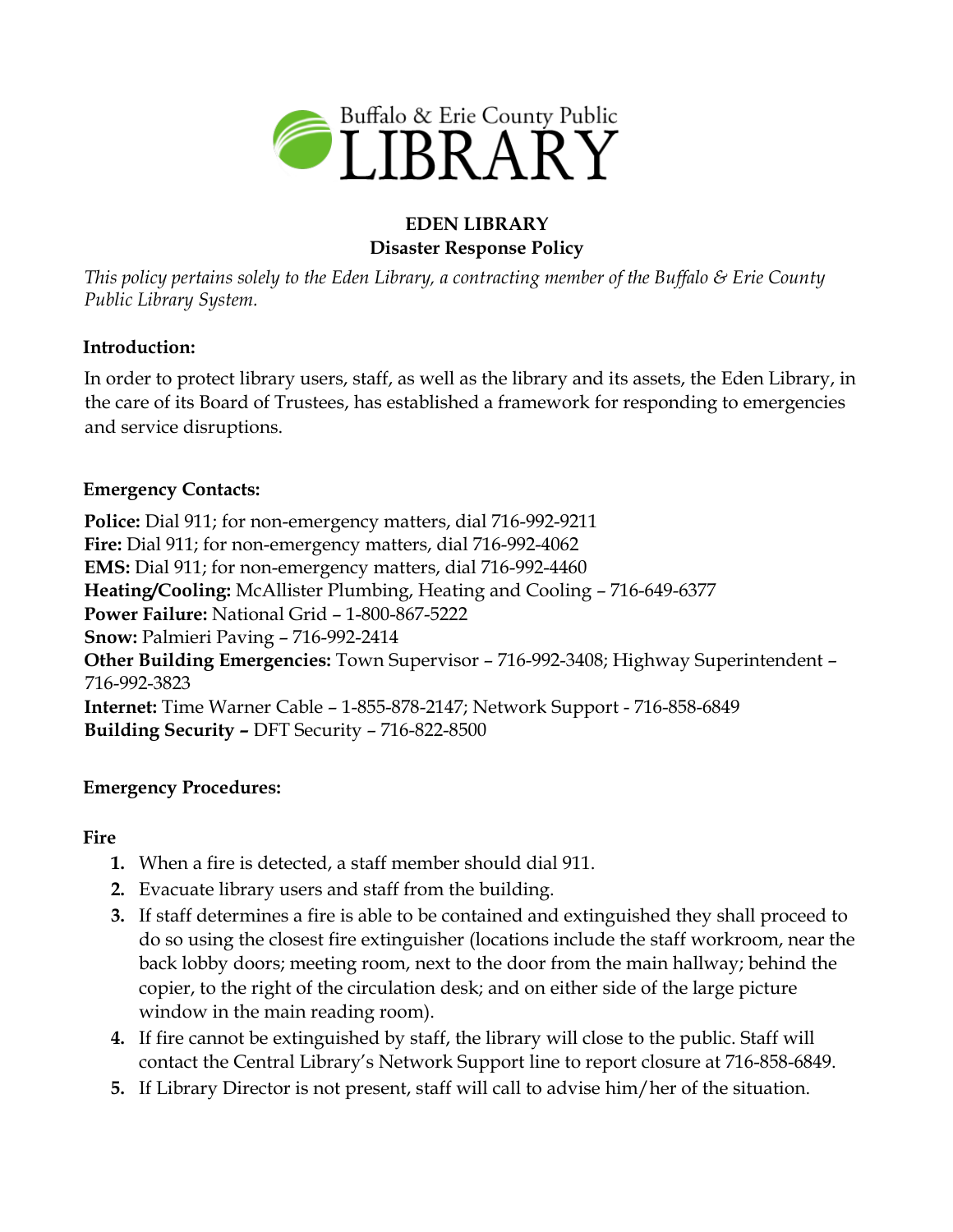## **Power Outage**

- **1.** When power to the library is lost, and it is determined that the outage will last for an indeterminate amount of time, the library will close to the public.
- **2.** If outage occurs during open hours and closure is deemed necessary, staff will assist library users with exiting the building.
- **3.** Staff will contact National Grid at 1-800-867-5222 to report the outage.
- **4.** Staff will contact the Central Library's Network Support line to report closure at 716- 858-6849.
- **5.** If Library Director is not present, staff will call to advise him/her of the situation.

### **No Water**

- **1.** When the library is without water, and it will be determined that the disruption will last for an indeterminate amount of time, the library will close to the public.
- **2.** If disruption occurs during open hours and closure is deemed necessary, staff will assist library users with exiting the building.
- **3.** Staff will contact Erie County Water Authority to report disruption at 716-849-8444.
- **4.** Staff will contact the Central Library's Network Support line to report closure at 716- 858-6849.
- **5.** If Library Director is not present, staff will call to advise him/her of the situation.

### **No Heat**

- **1.** When the library is without heat, and it will be determined that the disruption will be for an indeterminate amount of time, the library will close to the public.
- **2.** If disruption occurs during open hours and closure is deemed necessary, staff will assist library users with exiting the building.
- **3.** Staff will contact McAllister Heating, Plumbing and Cooling to report disruption at 716- 649-6377.
- **4.** Staff will contact the Central Library's Network Support line to report closure at 716- 858-6849.
- **5.** If Library Director is not present, staff will call to advise him/her of the situation.

## **Health Emergency/Accident**

- **1.** When library user(s) and/or staff member(s) experience a health emergency/accident, 911 will be dialed.
- **2.** If a staff member is experiencing an emergency, his/her emergency contact will be phoned. Emergency contacts are kept internally and updated yearly.
- **3.** Additional staff will be called in if needed to maintain a two-staff-member service minimum.
- **4.** Appropriate accident reports will be filled out by Library Director/designee, utilizing either the *Library Accident/Incident Report* (for patrons) or *Employee Injury Report* (for staff) found on the Library Intranet.
- **5.** If Library Director is not present, staff will call to advise him/her of the situation.